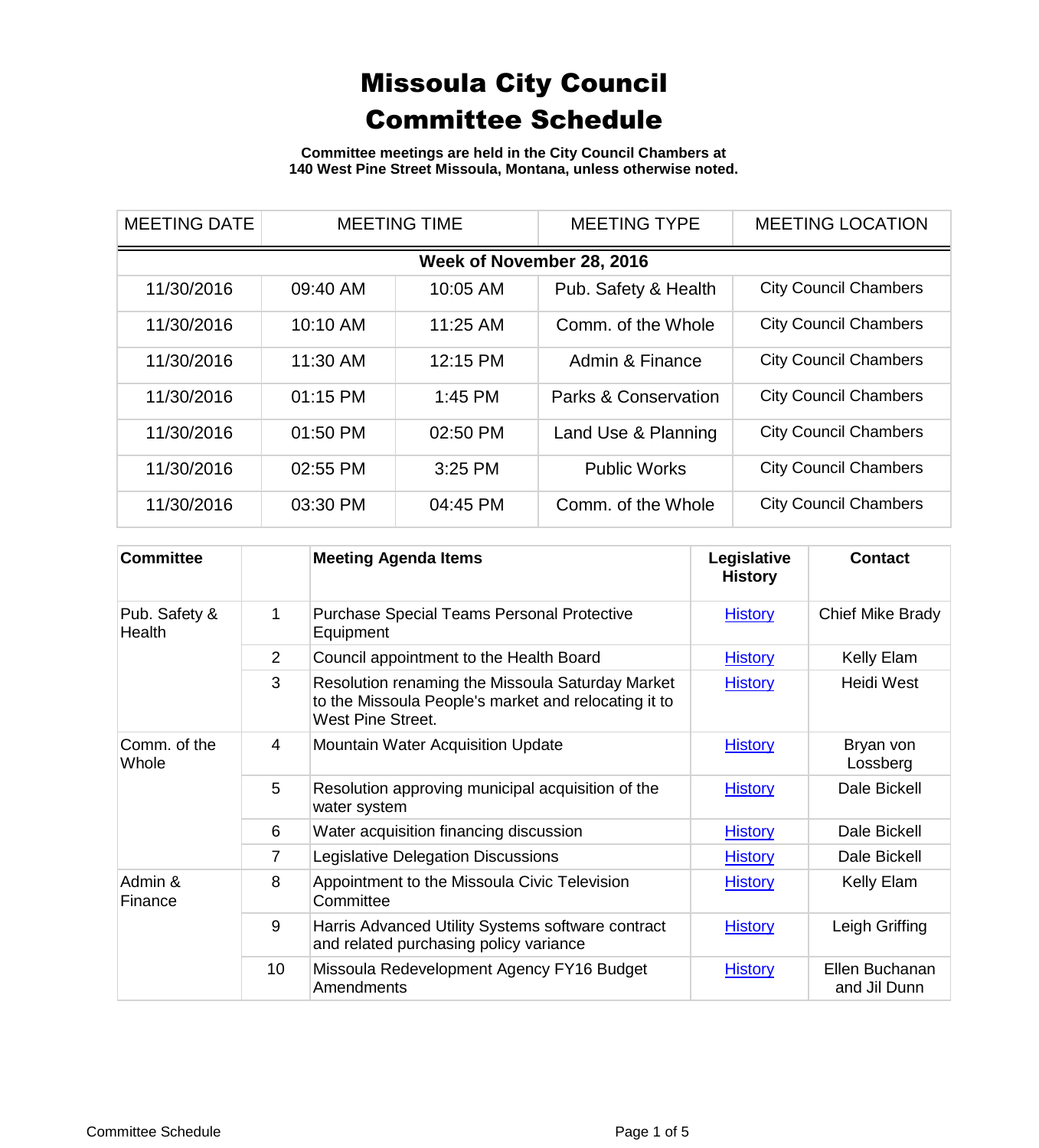**Committee meetings are held in the City Council Chambers at 140 West Pine Street Missoula, Montana, unless otherwise noted.**

| Parks &<br>Conservation | 11              | Missoula Parks and Recreation Fee Schedules for<br>Parks and Recreation programs, facilities, and                                                                                                                                                                                                                                                                | <b>History</b> | <b>Shirley Kinsey</b>                                 |
|-------------------------|-----------------|------------------------------------------------------------------------------------------------------------------------------------------------------------------------------------------------------------------------------------------------------------------------------------------------------------------------------------------------------------------|----------------|-------------------------------------------------------|
|                         |                 | permits 2017.                                                                                                                                                                                                                                                                                                                                                    |                |                                                       |
| Land Use &<br>Planning  | 12 <sup>2</sup> | Petition No. 9787 - Resolution to Annex Tract A.<br>Certificate of Survey 6082 and infrastructure rebate<br>program for Costco Wholesale for off-site<br>construction of Mary Jane Boulevard                                                                                                                                                                     | <b>History</b> | Drew Larson                                           |
| <b>Public Works</b>     | 13              | Pro-Walk, Pro-Bike, Pro-Place Conference Update                                                                                                                                                                                                                                                                                                                  | <b>History</b> | Jordan Hess &<br><b>Ben Weiss</b>                     |
|                         | 14              | An Ordinance Amending Missoula Municipal Code<br>Title 12, Chapter 12.22 Entitled "Parking Facilities",<br>Sections 12.22.040 Definitions and Adding Section<br>12.22.095 Entitled "Parking Facility Maintenance" in<br>Order to Address Americans With Disabilities Act<br>and Zoning Compliance When Parking Lots are<br>Restriped, Replaced, or Reconstructed | <b>History</b> | Doug Harby,<br>Construction<br><b>Project Manager</b> |

*The following items have been referred to City Council committees, but the committees will not discuss them in the coming week:*

| <b>Committee</b>             |                | <b>Held Meeting Agenda Items</b>                                                                                                                              | Legislative<br><b>History</b> | <b>Contact</b>                         |
|------------------------------|----------------|---------------------------------------------------------------------------------------------------------------------------------------------------------------|-------------------------------|----------------------------------------|
| Admin &<br>Finance           | 1              | Review FY2017 - FY2021 Capital Improvement<br>Plan (Wastewater)                                                                                               | <b>History</b>                | Leigh Griffing                         |
|                              | $\overline{2}$ | Create and Fund a Paid Parental Leave Policy for<br>City of Missoula Employees                                                                                | <b>History</b>                | Heidi West and<br><b>Emily Bentley</b> |
|                              | 3              | Discuss the creation of a new City administered<br>Property Tax Relief Fund for Individuals<br>disproportionately affected by City property tax<br>increases. | <b>History</b>                | Julie Armstrong                        |
|                              | 4              | <b>Revised Certified Taxable Values</b>                                                                                                                       | <b>History</b>                | Dale Bickell                           |
| Parks &<br>Conservation      | 5              | Urban Forest Management Plan Update                                                                                                                           | <b>History</b>                | Chris Boza                             |
| Comm. of the<br><b>Whole</b> | 6              | <b>Missoula Parking Commission Presentation</b>                                                                                                               | <b>History</b>                | <b>Michelle Cares</b>                  |
|                              | 7              | Missoula Downtown Master Plan implementation<br>committee update                                                                                              | <b>History</b>                | Bryan von Lossberg                     |
|                              | 8              | Missoula Chamber of Commerce Update                                                                                                                           | <b>History</b>                | Marilyn Marler                         |
|                              | 9              | Legislative Services assistance to City Council                                                                                                               | <b>History</b>                | Marty Rehbein                          |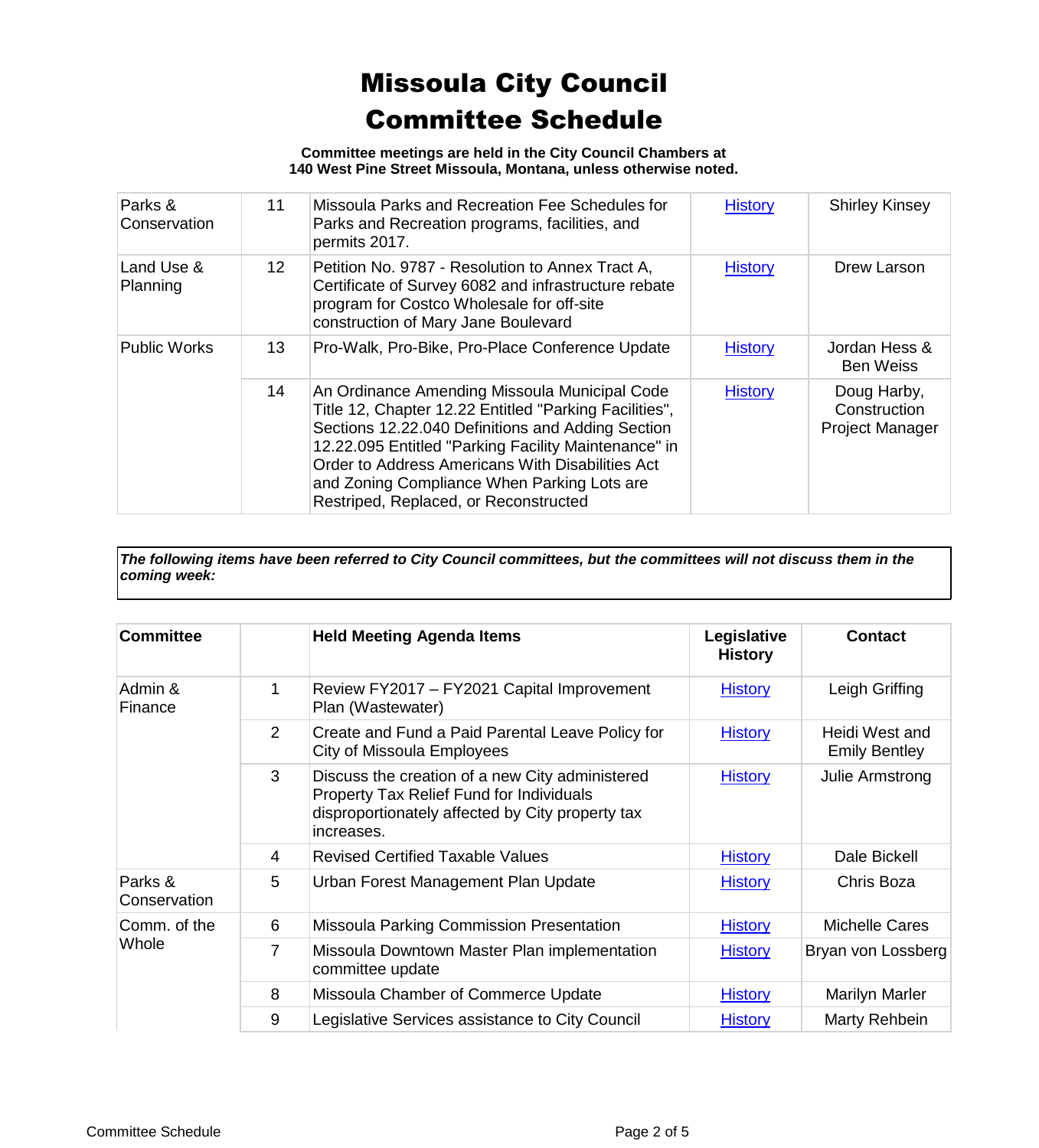**Committee meetings are held in the City Council Chambers at 140 West Pine Street Missoula, Montana, unless otherwise noted.**

|                        | 10 | Updates from Council representatives on the Health<br>Board, Community Forum, Transportation Policy<br>Coordinating Committee, other boards and<br>commissions as necessary. (Ongoing)       | <b>History</b> | <b>Marilyn Marler</b>                                                                  |
|------------------------|----|----------------------------------------------------------------------------------------------------------------------------------------------------------------------------------------------|----------------|----------------------------------------------------------------------------------------|
|                        | 11 | <b>Broadband RFP</b>                                                                                                                                                                         | <b>History</b> | Bryan von Lossberg                                                                     |
|                        | 12 | Review membership in Alliance for Innovation                                                                                                                                                 | <b>History</b> | Marty Rehbein, City<br><b>Clerk</b>                                                    |
|                        | 13 | <b>Hotel Fox Update Presentation</b>                                                                                                                                                         | <b>History</b> | Chris Behan                                                                            |
|                        | 14 | Joint meeting with the Board of County<br><b>Commissioners regarding Missoula County</b><br>Fairgrounds planning activities and development                                                  | <b>History</b> | John DiBari &<br><b>Marilyn Marler</b>                                                 |
|                        | 15 | Missoula Economic Partnership Update                                                                                                                                                         | <b>History</b> | <b>Marilyn Marler</b>                                                                  |
| Land Use &<br>Planning | 16 | Architectural Design Standards/Guidelines                                                                                                                                                    | <b>History</b> | Laval Means,<br>Development<br><b>Services</b>                                         |
|                        | 17 | <b>MOR Housing Report</b>                                                                                                                                                                    | <b>History</b> | <b>Emily Bentley</b>                                                                   |
|                        | 18 | Presentation on Missoula Mercantile Building/New<br>Mixed-Use Project                                                                                                                        | <b>History</b> | <b>Emily Bentley</b>                                                                   |
|                        | 19 | MCPB update to the LUP committee                                                                                                                                                             | <b>History</b> | John DiBari                                                                            |
|                        | 20 | Planning Division Work Plan                                                                                                                                                                  | <b>History</b> | Laval Means,<br><b>Planning Division</b><br>Manager,<br>Development<br><b>Services</b> |
|                        | 21 | Development Services LU&P Related Boards                                                                                                                                                     | <b>History</b> | <b>Michelle Cares</b>                                                                  |
|                        | 22 | Brooks Street Community Visioning with New<br><b>Mobility West</b>                                                                                                                           | <b>History</b> | John DiBari and<br><b>Emily Bentley</b>                                                |
|                        | 23 | Annexation, (see separate list at City Clerk's Office<br>for pending annexations) (Ongoing in committee)                                                                                     | <b>History</b> | Marty Rehbein                                                                          |
|                        | 24 | Adopt broadband standards for the City of Missoula                                                                                                                                           | <b>History</b> | Brian von Lossberg                                                                     |
|                        | 25 | Adopt new floodplain ordinance                                                                                                                                                               | <b>History</b> | <b>Wade Humphries</b>                                                                  |
|                        | 26 | Fox Triangle - Land Use and Development<br><b>Requirements Agreement</b>                                                                                                                     | <b>History</b> | Mary McCrea,<br>Development<br><b>Services</b>                                         |
|                        | 27 | Petition No. 9787 - Resolution to Annex Tract A,<br>Certificate of Survey 6082 and infrastructure rebate<br>program for Costco Wholesale for off-site<br>construction of Mary Jane Boulevard | <b>History</b> | Drew Larson                                                                            |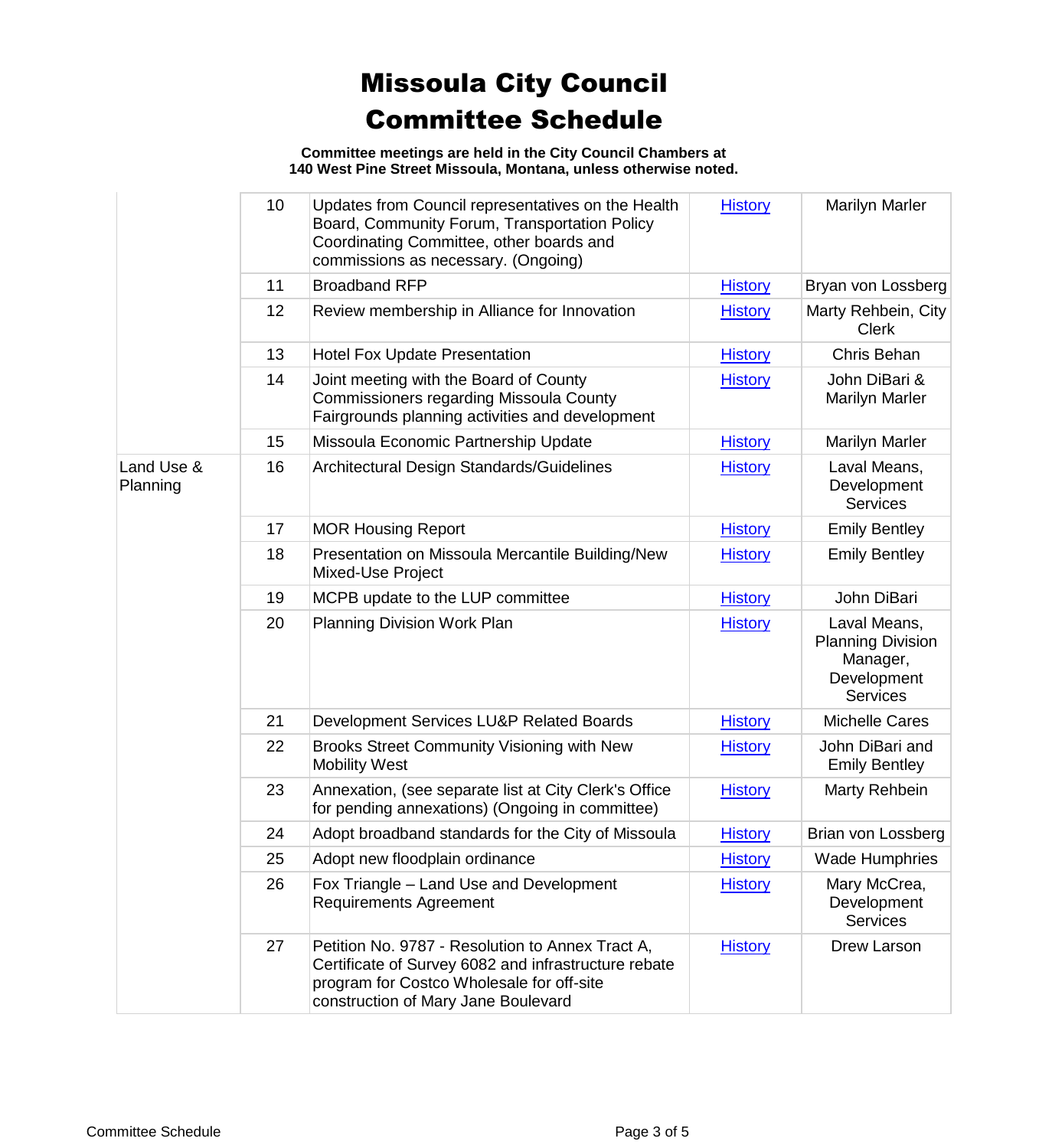**Committee meetings are held in the City Council Chambers at 140 West Pine Street Missoula, Montana, unless otherwise noted.**

| Pub. Safety &<br>Health | 28 | Update from Missoula City-County Relationship<br><b>Violence Services</b>                                                                                           | <b>History</b> | <b>Jon Wilkins</b>                                                    |
|-------------------------|----|---------------------------------------------------------------------------------------------------------------------------------------------------------------------|----------------|-----------------------------------------------------------------------|
|                         | 29 | <b>Amend City Smoking Ordinance</b>                                                                                                                                 | <b>History</b> | <b>Health Department</b>                                              |
|                         | 30 | Fire Department update.                                                                                                                                             | <b>History</b> | Jason Diehl                                                           |
|                         | 31 | Health Department update.                                                                                                                                           | <b>History</b> | Ellen Leahy                                                           |
|                         | 32 | Missoula City/County Animal Control Update                                                                                                                          | <b>History</b> | Jeff Darrah                                                           |
|                         | 33 | Fire Department update.                                                                                                                                             | <b>History</b> | Jason Diehl                                                           |
|                         | 34 | Safety aspects of management of the urban deer<br>population in the city of Missoula.                                                                               | <b>History</b> | Jon Wilkins                                                           |
|                         | 35 | Crime Victim Advocate Office Update                                                                                                                                 | <b>History</b> | Jon Wilkins                                                           |
|                         | 36 | Police Department update.                                                                                                                                           | <b>History</b> | Mike Brady                                                            |
|                         | 37 | Missoula Aging Services, Initiatives and Services<br>Update - Susan Kohler                                                                                          | <b>History</b> | <b>Jon Wilkins</b>                                                    |
| <b>Public Works</b>     | 38 | Ordinance Creating the Water Utility, Adopting Rules<br>and Regulations and Adopting the Current Mountain<br><b>Water Fee Structure</b>                             | <b>History</b> | John Wilson,<br>Director of Public<br><b>Works</b>                    |
|                         | 39 | <b>Federal and State Stormwater Regulations</b>                                                                                                                     | <b>History</b> | John Wilson                                                           |
|                         | 40 | Update to Ordinance 12.22 Parking Facility<br>Maintenance                                                                                                           | <b>History</b> | Doug Harby                                                            |
|                         | 41 | Possible Transportation Impact Fees from School<br>Projects                                                                                                         | <b>History</b> | <b>Marilyn Marler</b>                                                 |
|                         | 42 | Discuss Missoula County Local Option Fuel Tax                                                                                                                       | <b>History</b> | Jessica Morris,<br>AICP,<br>Transportation<br><b>Planning Manager</b> |
|                         | 43 | Update Parking Facility ordinance relating to the<br>Americans With Disabilities Act.                                                                               | <b>History</b> | <b>Michelle Cares</b>                                                 |
|                         | 44 | Joint Trenching Agreement between utilities and City<br>of Missoula                                                                                                 | <b>History</b> | Bryan von Lossberg                                                    |
|                         | 45 | Sidewalk dining discussion Thomas Meagher Bar<br>located at 130 West Pine (The request for an<br>encroachment permit was tabled in committee:<br>December 16, 2015) | <b>History</b> | <b>Marilyn Marler</b>                                                 |
|                         | 46 | <b>Traffic Control Devices Including Marked Crosswalks</b><br><b>Administrative Rule</b>                                                                            | <b>History</b> | Jordan Hess                                                           |
|                         | 47 | City Hall Heating Venting and Air Conditioning<br>(HVAC) Upgrade Commissioning Service                                                                              | <b>History</b> | Matt Lawson                                                           |